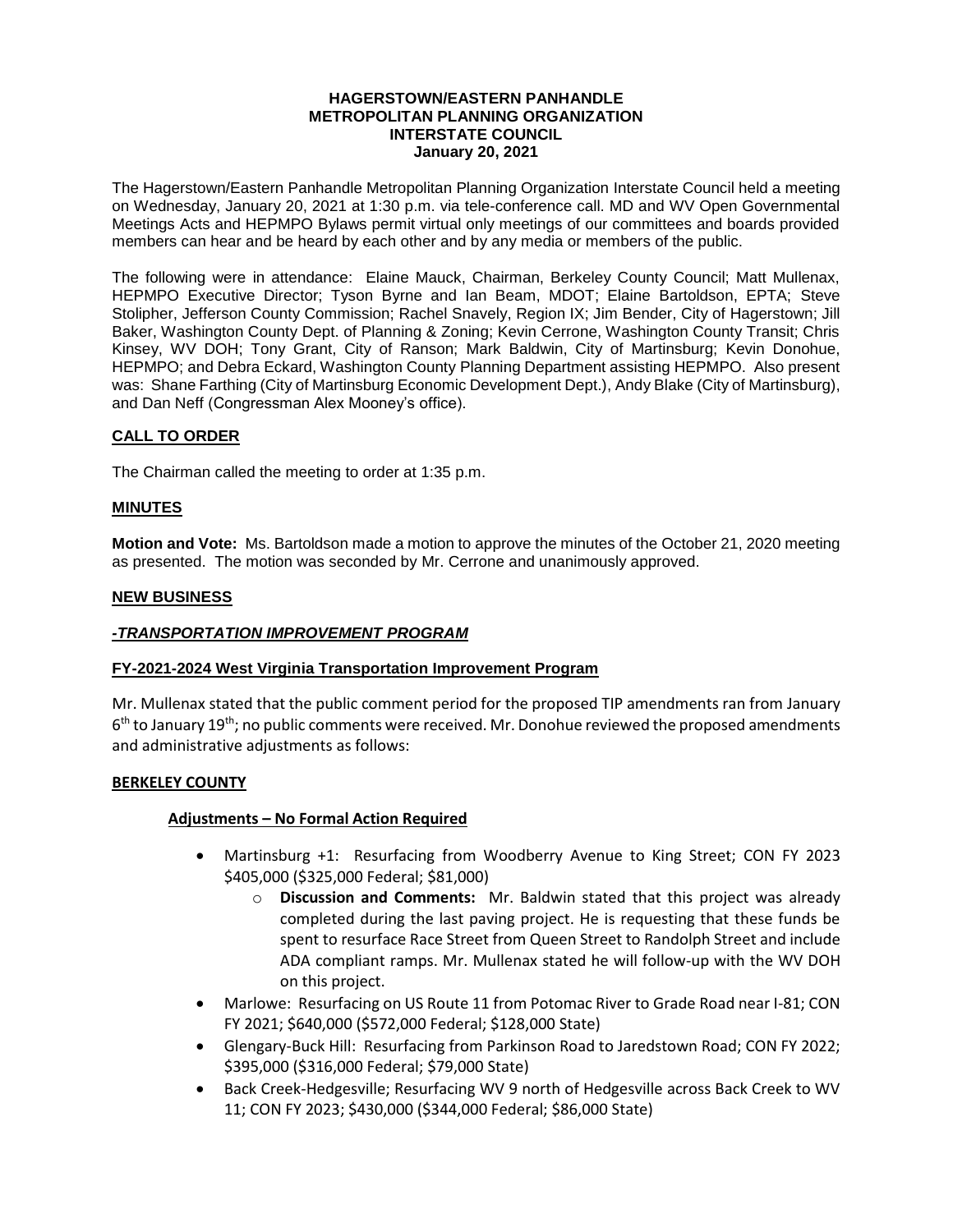- Hedgesville-Welltown; Resurfacing WV 9 south of Hedgesville to Severna Parkway; CON FY 2024; \$624,000 (\$499,200 Federal; \$124,800 State)
- Hedgesville ADA Ramps +2: Design/build ADA ramps through downtown Hedgesville; CON FY 2024; \$396,000 (\$316,800 Federal; \$79,200 State)

## **JEFFERSON COUNTY**

## **Adjustments – No Formal Action Required**

- VA State Line-Mtn Mission: Resurfacing of Charles Town Road from VA State line to Mtn. Mission; CON FY 2024; \$525,000 (\$420,000 Federal; \$105,000 State)
- Shepherdstown +2: Resurfacing on German, Princess and part of Washington Streets; CON FY 2023; \$485,000 (\$388,000 Federal; \$97,000 State)
- Halltown-Harpers Ferry: Resurfacing along 340; CON FY 2024; \$1.1 million (\$880,000 Federal; \$220,000 State)
- US 340 left turn lane; Extend existing left turn lanes from old county Country Club Road to Blair Road; CON FY 2021; \$1.3 million (\$1,040,000 Federal; \$260,000 State)
- Boliver-Harpers Ferry +2; Design/build ADA ramps; CON FY 2022; \$1.314 million (\$1,051,200 Federal; \$262,800 State)
- Shepherdstown ADA Ramps +2; Design/build ADA ramps; CON FY 2021; \$414,000 (\$331,200 Federal; \$82,800 State)

## **FY-2021-2024 Maryland Transportation Improvement Program**

Mr. Donohue reviewed the proposed amendments and administrative adjustments as follows:

 Areawide Safety & Spot Improvements: Program to provide localized improvements to address safety and/or operational issues on SHA highways; ENG - FY2021, FY2022, FY2023, FY2024 - \$300,000 (\$240,000 Federal; \$60,000State); ROW - FY2021, FY2022, FY2023, FY2024 - \$100,000 (\$80,000 Federal; \$20,000 State); CON - FY2021, FY2022, FY2023, FY2024 - \$7,500,000 (\$6,000,000 Federal; \$1,500,000 State); Add to CON FY2021 for new total of \$10,084,000 (\$8,070,000 Federal; \$2,014,000 State)

### **MARYLAND TRANSIT AUTHORITY**

### **Adjustments – No Formal Action Required**

- Medium Duty Bus Replacement: Replacement of 4 medium duty buses; Transit FY2021 \$401,340 (\$321,072 Federal; \$40,134 State; \$40,134 Local); Transit - FY2022 \$401,340 (\$321,072 Federal; \$40,134 State; \$40,134 Local); Transit - FY2023 \$401,340 (\$321,072 Federal; \$40,134 State; \$40,134 Local); Transit – FY2024 \$401,340 (\$321,072 Federal; \$40,134 State; \$40,134 Local)
- Capital Assistance Preventative Maintenance: Capital Assistance for Washington County to provide public transit service in the area; Transit - FY2021 \$350,000 (\$280,000 Federal; \$35,000 State; \$35,000 Local);Transit - FY2022 \$350,000 (\$280,000 Federal; \$35,000 State; \$35,000 Local);Transit - FY2023 \$350,000 (\$280,000 Federal; \$35,000 State; \$35,000 Local); Transit – FY2024 \$350,000 (\$280,000 Federal; \$35,000 State; \$35,000 Local); **Adjust** FY2021 to \$375,000 (\$300,000 Federal; \$75,000 Local), FY2022 to \$355,000 (\$280,000 Federal; \$75,000 Local); FY2023 to \$355,000 (\$280,000 Federal; \$75,000 Local); FY2024 to \$355,000 (\$280,000 Federal; \$75,000 Local)
- Capital Assistance Small Paratransit Bus 504 (WT2021-02.7): Capital Assistance for Washington County to continue to operate public transit service in the area; Transit -FY2021 \$75,000 (\$60,000 Federal; \$7,500 State; \$7,500 Local); Transit - FY2022 \$75,000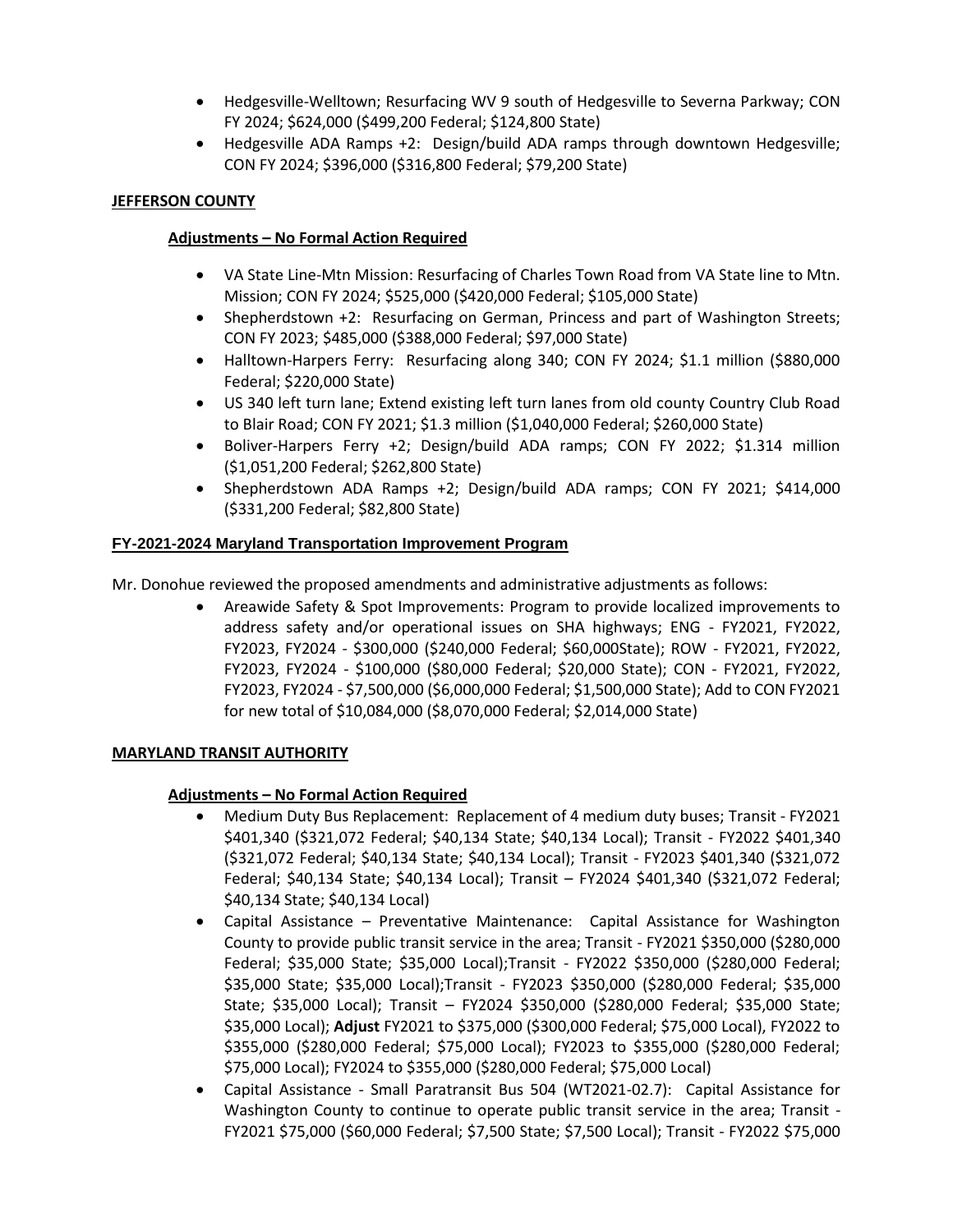(\$60,000 Federal; \$7,500 State; \$7,500 Local),Transit - FY2023 \$75,000 (\$60,000 Federal; \$7,500 State; \$7,500 Local); Transit - FY2024 \$75,000 (\$60,000 Federal; \$7,500 State; \$7,500 Local); **Adjust** FY2021 to \$87,540 (\$70,032 Federal; \$17,508 Local)

## **New Projects – No Formal Action Required**

- Minivan Replacement: Transit FY2021 \$49,240 (\$39,392 Federal; \$9,848 Local)
- Heavy Duty Bus Replacement: Transit FY2021 \$392,155 (\$313,724 Federal; \$78,341 Local)

## **Washington County Transit Asset Management Performance Measures**

Mr. Mullenax reported that Maryland has finalized its FY 2020 targets for transit asset management. Staff has reviewed these targets and will be incorporating them into the TIP as presented. The new TAM targets for EPTA as well as MTA's targets for the MARC line and commuter bus 505 were previously incorporated into the TIP.

## **Maryland Highway Safety Performance Measures**

Mr. Mullenax announced that Maryland has finalized its highway safety performance measure targets for FY 2021 and introduced Ms. Toria Lassiter of the Maryland Department of Transportation, State Highway Administration, Office of Preliminary Planning & Engineering, Innovative Planning & Performance Division.

Ms. Lassiter stated that the Moving Ahead for Progress Act (Map 21) includes several provisions focused on the achievement of performance outcomes for providing the most efficient investment of Federal transportation funds focusing on national transportation goals, including accountability and transparency and improved decision making through performance based planning. There are seven goal areas in three categories of performance measures as follows:

- 1. Safety to achieve significant reduction in serious injuries and fatalities on all public roads;
- 2. Infrastructure conditions to maintain the highway asset system in a state of good repair;
- 3. Congestion reduction to achieve a significant reduction in congestion on the national highway system;
- 4. System reliability to improve the efficiency of the surface transit system;
- 5. Freight reliability to improve the national freight network and strengthen the ability of rural communities to access national and international markets to support economic development;
- 6. Environmental sustainability to enhance the performance of the transportation system while protecting and enhancing the natural environment; and
- 7. Reduce project delays to reduce project costs, promote jobs and the economy and expedite the delivery of goods.

Ms. Lassiter gave a brief explanation of the methodology used by MDOT to determine their safety targets. She noted that MDOT submits their Highway Safety Improvements Program annually to FHWA on August  $31<sup>st</sup>$ . MDOT has set an interim target to reduce the overall fatalities and serious injuries by 50% by 2030. There are five safety measures as follows: the number of fatalities, the number of serious injuries, the fatality rate, serious injury rate and the number of non-motorized fatalities and serious injuries. Maryland did not meet 2019 fatality targets, seeing a 3.5% increase in the number of fatalities and a 0.02% increase in the fatality rate between 2018 and 2019. Maryland did exceed the 2019 serious injury targets both for the total number of fatalities and serious injury rate. Statewide, the non-motorized fatalities and serious injury rates were not met but there was a 7.8% reduction between 2018 and 2019. Between 2017 and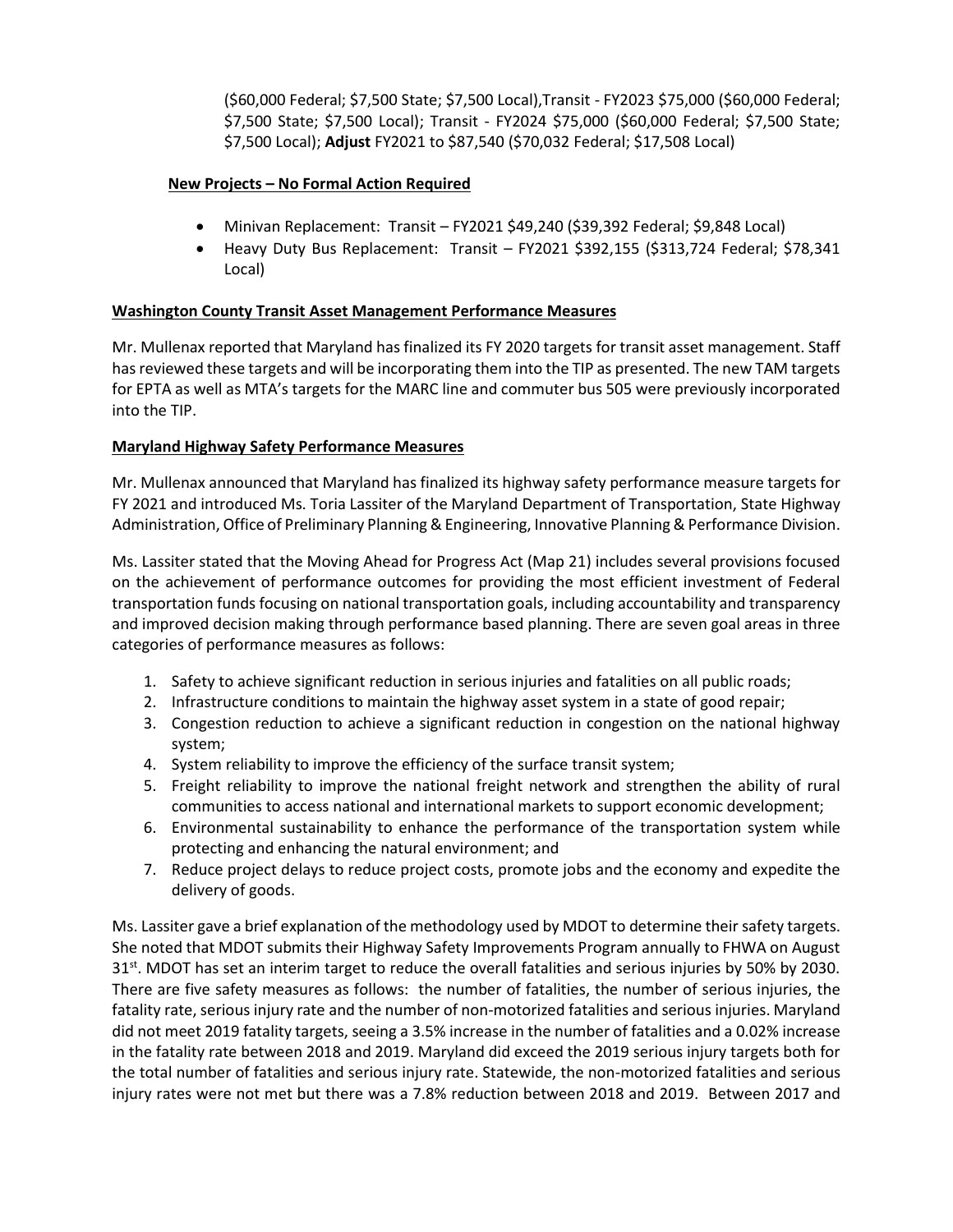2018, the Hagerstown/Eastern Panhandle area maintained the same number of fatalities both years and the rate of serious injuries declined slightly.

Ms. Lassiter briefly discussed the MPO's roles and responsibilities in setting targets for each of the performance measures in their states. She also discussed reporting of baselines and progress reports. Components contained in the mid-performance progress report were explained in detail.

Mr. Mullenax noted that staff has reviewed and recommends adopting Maryland's highway safety targets. He explained that during the latest safety performance target year, using the SHSP 2030 TZD methodology and reduction goals, Maryland did not meet the HEPMPO regional targets for the following: 1) fatalities; 2) fatality rate; and 3) non-motorized serious injuries and fatalities. Staff continues to urge MDOT to consider using HSIP funding and implementing projects at the priority corridors and intersections identified in the 2019 Regional Traffic Safety Study as well as recommendations in the I-81/I-70 TSMO Plan.

**Motion and Vote:** Mr. Bender made a motion to adopt the Maryland Highway Safety Performance Measures as presented. The motion was seconded by Ms. Bartoldson and unanimously approved.

#### **West Virginia and Maryland Bridge and Pavement Performance Measures**

Mr. Mullenax stated that both West Virginia and Maryland have finalized adjustments to their respective Bridge and Pavement Performance Measures. Staff has reviewed these changes and recommends adoption.

**Motion and Vote:** Mr. Grant made a motion to adopt the West Virginia Bridge and Pavement Performance Measures as presented. The motion was seconded by Mr. Stolipher and unanimously approved.

**Motion and Vote:** Ms. Bartoldson made a motion to adopt the Maryland Bridge and Pavement Performance Measures as presented. The motion was seconded by Mr. Byrne and unanimously approved.

### **West Virginia and Maryland System and Freight Performance Measures**

Mr. Mullenax stated that both West Virginia and Maryland have finalized adjustments to their respective System and Freight Performance Measures. Staff has reviewed these changes and recommends adoption.

**Motion and Vote:** Mr. Stolipher made a motion to adopt the West Virginia System and Freight Performance Measures as presented. The motion was seconded by Ms. Snavely and unanimously approved.

**Motion and Vote:** Mr. Cerrone made a motion to adopt the Maryland System and Freight Performance Measures as presented. The motion was seconded by Mr. Stolipher and unanimously approved.

#### *-LONG RANGE TRANSPORTATION PLAN*

### **Long Range Transportation Plan Update**

Mr. Mullenax announced that we will be updating our current Long Range Transportation Plan by July 1, 2022. The new plan, called Direction 2050, should be ready for review and consideration in May 2022. Staff and our consultants are continuing to pull data and update information for this effort. A project kickoff meeting has been scheduled with the Technical Advisory Committee on January 27<sup>th</sup>.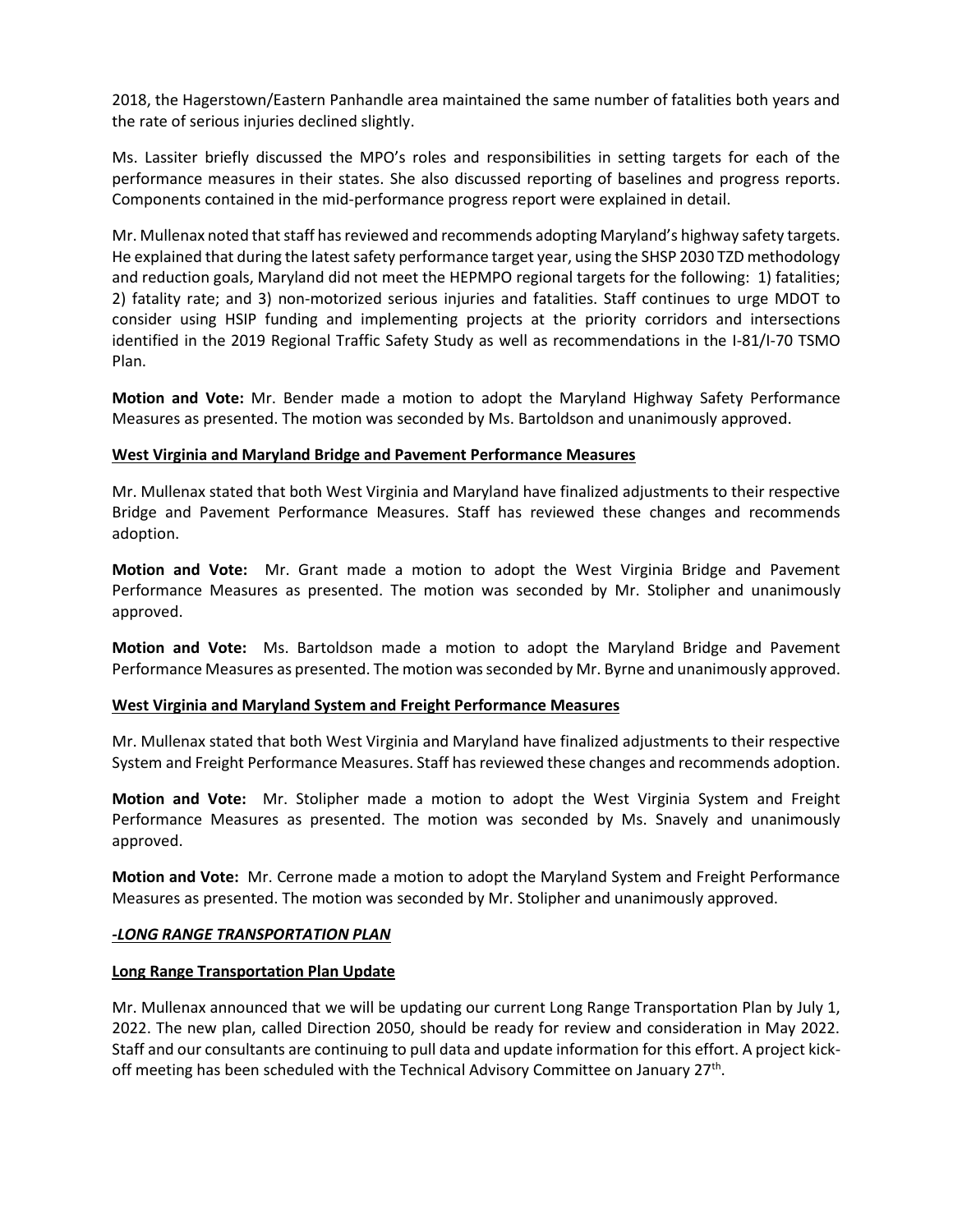## **Martinsburg Pike Corridor Vision Plan**

Mr. Mullenax noted this is a corridor study on Martinsburg Pike (WV 45) between University Drive and Alt. 45 west of Shepherdstown. Staff and our consultant have acquired and are developing supporting project data, information, and corridor photos. A project advisory committee has been established and a kick-off meeting will be held with them in February, as well as a field review meeting in late March.

### **WV 51 West Washington Street Feasibility Study**

Mr. Mullenax reported that the MPO is partnering with the WV DOT and the City of Charles Town on a feasibility study examining traffic safety and pedestrian mobility improvements along the West Washington Street corridor. The goal is to have this study completed in four months. There will be at least one public meeting in late April or early May. A field review and stakeholder meeting will be conducted next month.

## **WV 9 Planning and Environmental Linkage Study**

Mr. Mullenax announced that the WV DOT is conducting a study on the upgrade of WV 9 between Martinsburg and Berkeley Springs. The HEPMPO is collaborating with WV DOT on this project through local coordination. The first of two public workshops will be held in late winter/early spring. Staff will distribute and post meeting information when it becomes available.

### *-ORGANIZATIONAL ADMINISTRATION*

## **Interstate Council Alternate Designation**

Mr. Mullenax explained that the MPO's By-laws provide the ability and outline the process for an Interstate Council member to appoint an alternate to serve on the ISC in their stead. Per Article 2, Section B, Mr. Jim Bender has been requested, in writing, by the City of Hagerstown's Mayor Emily Keller to serve as her alternate per the By-laws. A vote is required to approve this request. Mr. Bender was also appointed by Councilman Bob Bruchey (formerly Mayor) to serve as his alternate for the duration of his term on the Hagerstown City Council; therefore, Mr. Bender will be serving as the alternate for both Mayor Keller and Councilman Bruchey.

**Motion and Vote:** Mr. Cerrone made a motion to approve the alternate designation of Mr. Jim Bender as presented. The motion was seconded by Mr. Byrne and unanimously approved.

### **Financial Status Update**

Mr. Mullenax explained that the second quarter recently closed and it usually requires 30 days to make sure that reimbursements are in place and the books have been reconciled. Ms. Baker stated that costs are currently less this year due to the COVID pandemic. Consulting services will pick up during the next quarter as projects are ramping up.

### **Director's Report**

Mr. Mullenax gave a brief update on the following:

- An e-mail was sent to all HEPMPO members to participate in the on-line survey for the WV DOT's Statewide Long Range Transportation Plan update. Please take the time to participate in this survey.
- US Bike Route 11 in Berkeley County was approved by AASHTO and the FHWA approved the use of the green bike route signs.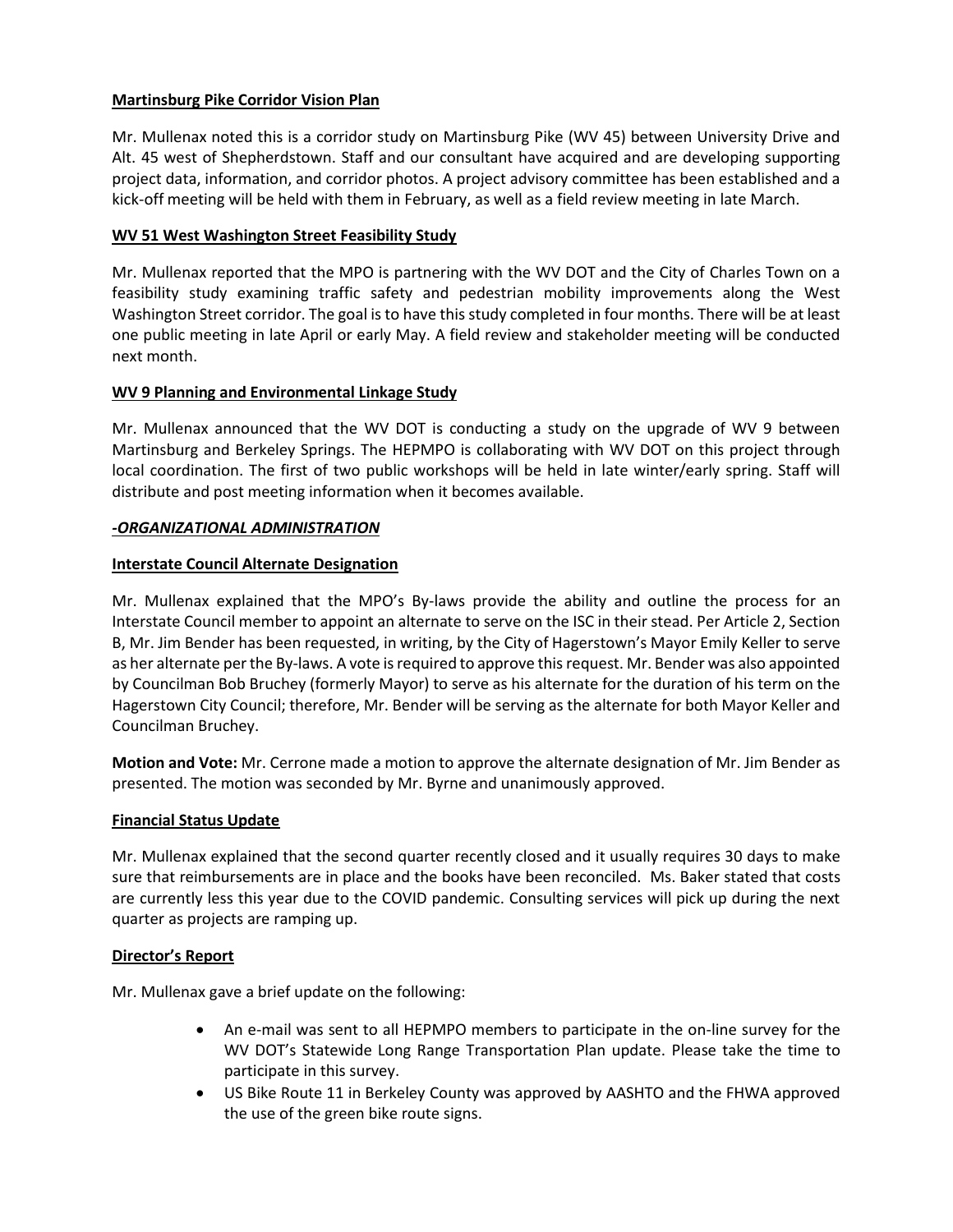- A public meeting will be held in the late winter/early spring for the US 340 Rock Slide Study to discuss selected counter measures to prevent rock slides and public comments that have been received.
- Staff is currently developing the FY 2022 Unified Planning Work Program and will have a draft ready for the March meeting.
- At the March meeting, Kandese Holford will give a presentation on MDOT SHA's Context Guide on accessibility and mobility for all users.
- Staff assisted in developing two TAP grants that were awarded for the Shepherdstown Path and the Martinsburg Roundhouse projects last October.
- Staff assisted in the development and award of the Chesapeake Bay Implementation Grant on the Fifth Avenue Streetscape project in the City of Ranson.

Mr. Donohue announced that EPTA sent an e-mail on Tuesday to the municipalities to begin coordination of the placement of Wayfinding signs. He has also been working on google maps to plan transit routes for EPTA. This feature should go live soon.

### *-OTHER BUSINESS*

### **Public Comment**

There were no citizens present.

### **Election of Officers**

**Motion and Vote:** Ms. Bartoldson made a motion to appoint Commissioner Mauck as the Chairperson for the upcoming year. The motion was seconded by Mr. Stolipher and unanimously approved.

**Motion and Vote:** Ms. Bartoldson made a motion to appoint Mr. Cerrone as the Vice-Chairman for the upcoming year. The motion was seconded by Mr. Stolipher and unanimously approved.

### *EXECUTIVE SESSION*

**Motion and Vote:** Mr. Stolipher made a motion to adjourn to Executive Session at 2:45 p.m. The motion was seconded by Ms. Bartoldson and so ordered by the Chairman.

*To discuss personnel matters that concern one or more specific individuals.*

**Motion and Vote:** Mr. Cerrone made a motion to adjourn Executive Session at 3:18 p.m. The motion was seconded by Ms. Baker and so ordered by the Chairman.

**Motion and Vote:** Mr. Cerrone made a motion to offer Mr. Mullenax a 3.5% wage increase effective January 1, 2021 [or on the first day of the pay period] through June 30, 2021 [or the last day of the pay period] and to give Mr. Mullenax the authority to offer Mr. Donohue a wage increase up to 3.5% based on the evaluation performed by Mr. Mullenax in July 2020. The motion was seconded by Ms. Baker and unanimously approved.

### **Future Meetings**

The next scheduled meeting of the Interstate Council is Wednesday, March 17, 2021 at 1:30 p.m.